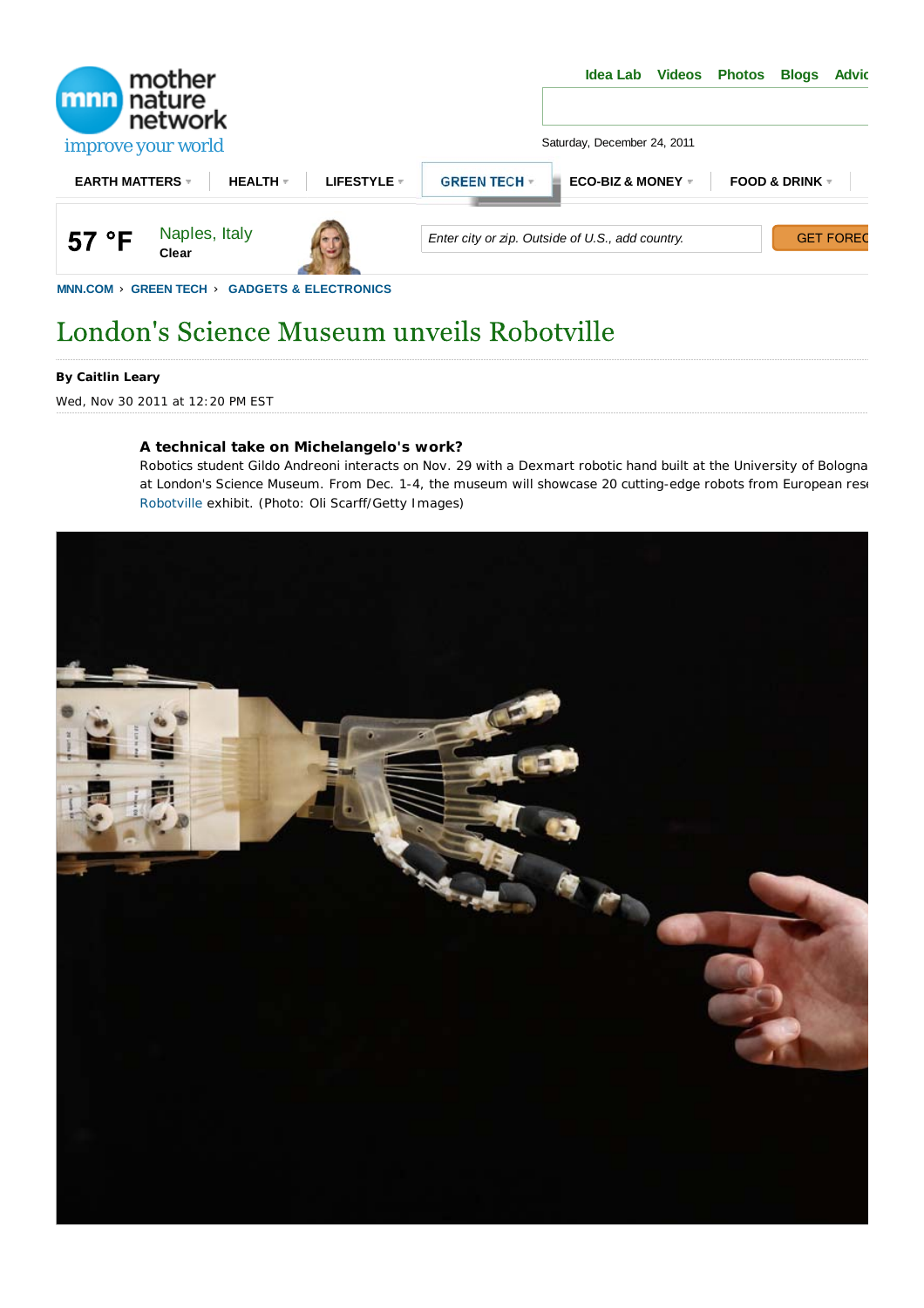### **Uncanny valley**

Robotics Ph.D student Luke Wood works on KASPAR, a robot built at the University of Hertfordshire to help autistic on Nov. 29. While most robotics research is largely funded and led by defense companies, the robots featured in Ro projects. (Photo: Oli Scarff/Getty Images)



#### **Also on MNN:**

- Scientists create robot tank that climbs walls like a gecko
- Japanese scientist unveils 'thinking' robot
- With 24 high-tech fingers, Japan robot washes hair

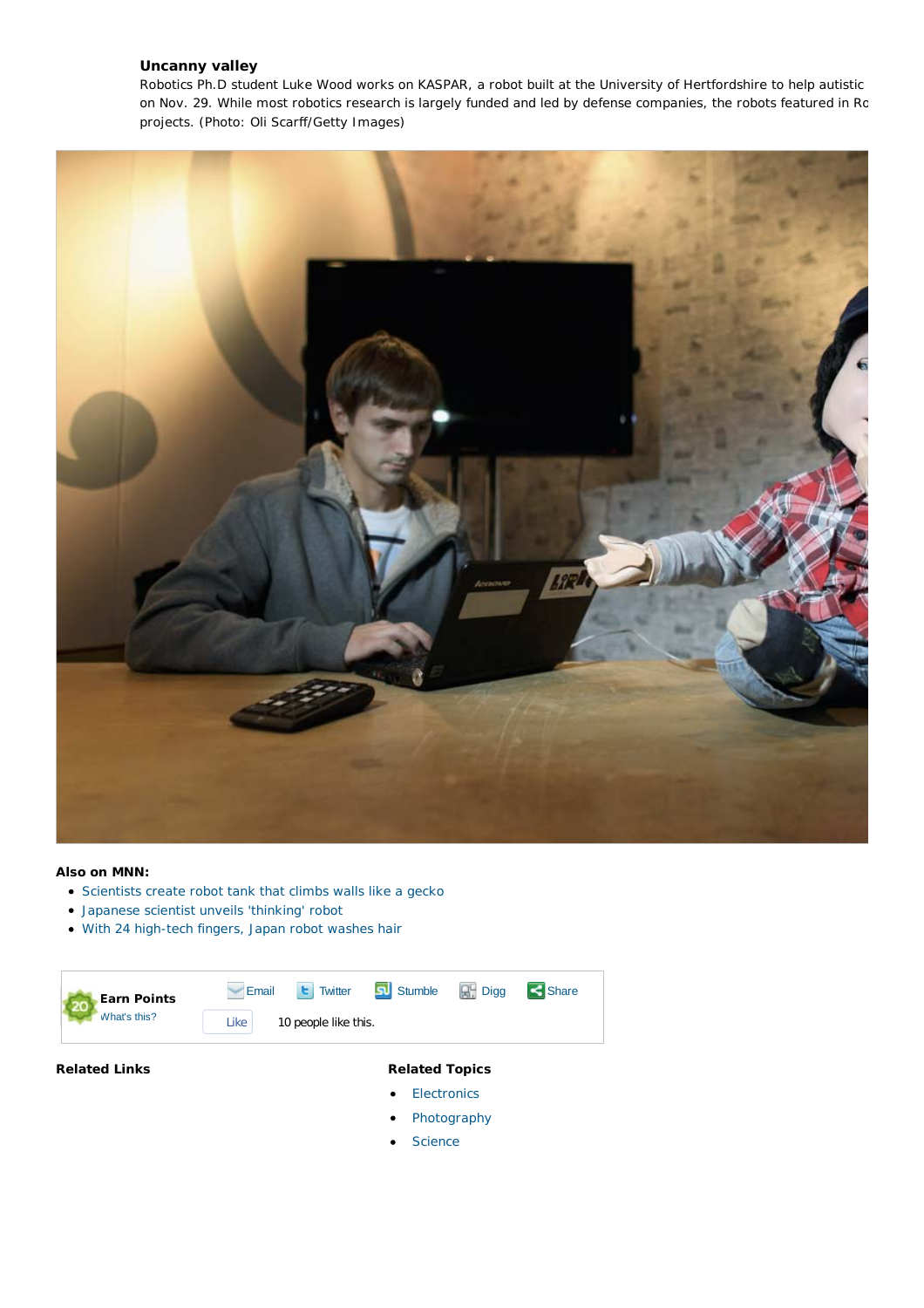- 10 cats made famous by YouTube
- Drew Barrymore gives up vegetarian diet
- You can thank 1940s sex symbol Hedy Lamarr for today's Wi-Fi and Bluetooth devices
- December 4

## *Comments*

View: **All (0)** Follow this conversation

#### **ADD YOUR COMMENT**

| Sign in with one of these accounts or just add your comment below.                                                  | Log in or<br>mnn<br>create an account |
|---------------------------------------------------------------------------------------------------------------------|---------------------------------------|
| Enter your name                                                                                                     |                                       |
| Enter your comments                                                                                                 |                                       |
| <b>Follow this conversation</b>                                                                                     |                                       |
| Notify me with an email when other people comment on this article.                                                  |                                       |
| The posting of advertisement, profanity or personal attacks is prohibited.<br>Click here to review our Terms of Use |                                       |
| <b>POST COMMENT</b>                                                                                                 |                                       |

ADVERTISEMENT

| <b>QUICK LINKS</b>   | <b>MNN TOOLS</b>     | <b>ALL ABOUT MNN</b> |                     |
|----------------------|----------------------|----------------------|---------------------|
| <b>Earth Matters</b> | Idea Lab             | Welcome to MNN       | <b>Newsletters</b>  |
| Health               | Mixed Greens         | Editors' Blog        | <b>RSS</b>          |
| Lifestyle            | Videos               | About us             | Eco-glossary        |
| Green Tech           | Photos               | Advisory Board       | Widgets             |
| Eco-Biz & Money      | <b>Blogs</b>         | Press                | <b>MNN Contests</b> |
| Food & Drink         | Advice               | Sitemap              | <b>MNN Lists</b>    |
| Your Home            | <b>MNN Community</b> | Privacy              | <b>MNN Mobile</b>   |
| Family               | <b>MNN Social</b>    | Terms of service     | Contact Us          |

COPYRIGHT © 2011 MNN HOLDINGS, LLC. ALL RIGHTS RESERVED. WEBSITE BY GLICK INTERACTIVE | POWERED BY CIRR